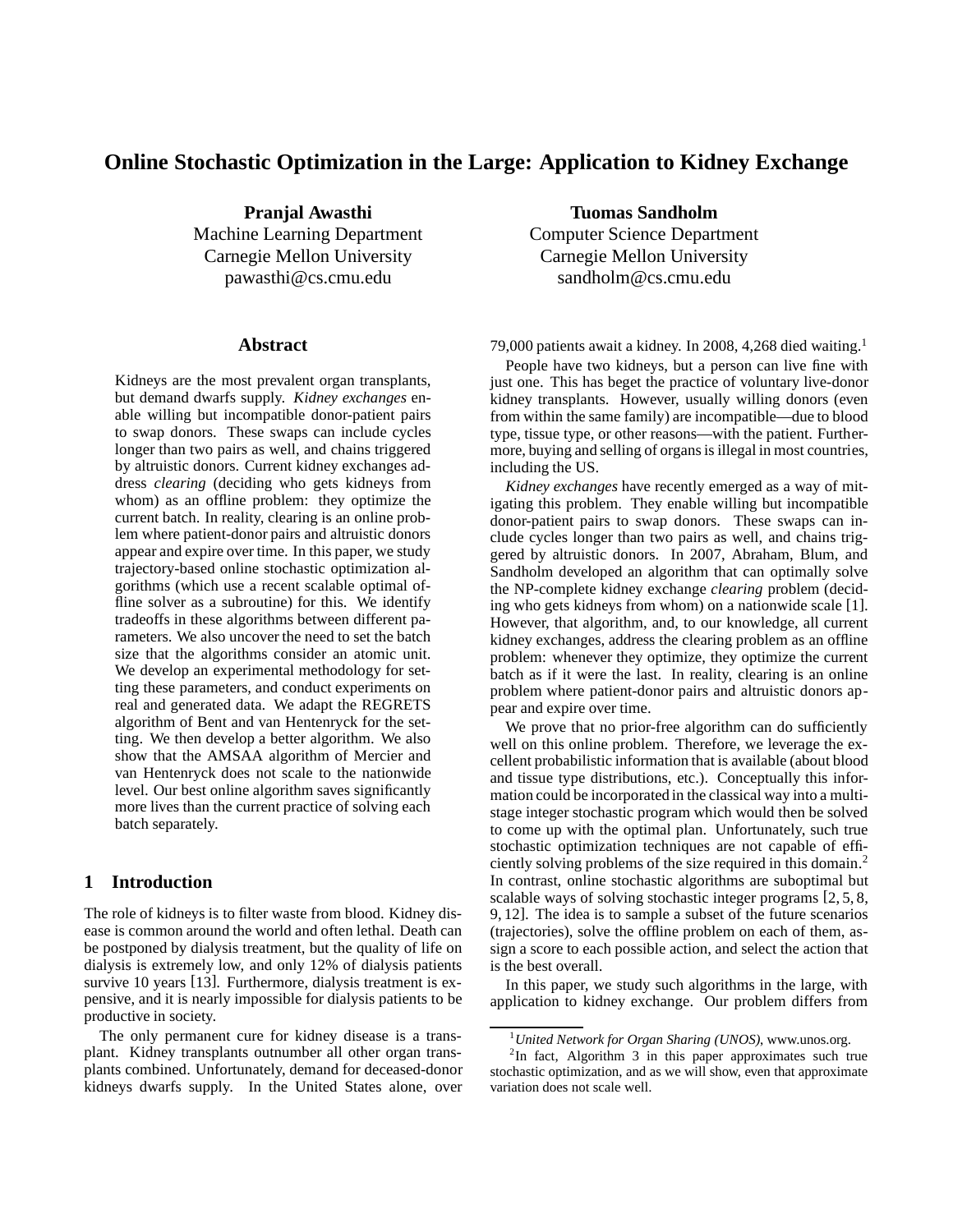most prior work in that the action space is enormous, and the sequences of events and actions are very long. We present approaches for dealing with that. We identify tradeoffs in these algorithms between different parameters, especially the lookahead depth and the number of sample trajectories. We also uncover the need to set the batch size that the algorithms consider an atomic unit. We develop an experimental methodology for setting these parameters, and conduct experiments on real and generated data. We adapt the REGRETS algorithm [2, 8] for the setting. We then develop a better algorithm. We also show that the AMSAA algorithm [9] does not scale.

Our best online algorithm saves significantly more lives (both in the sense of statistical significance and practical importance) than the current practice of solving each batch separately. One reason for this is that the current approach is myopic rather than anticipatory. Furthermore, the current myopic approach keeps the pool in a depleted state where the remaining patients tend to be difficult to match (for instance, they have difficult-to-match blood and/or tissue types). Part of the benefit of viewing the problem as an online problem is that such depletion should occur only to an effective extent.

### **1.1 Additional related research**

Several authors have studied the problem of solving stochastic versions of various combinatorial problems. For a class of combinatorial optimization problems, Gupta et al. give a framework for converting an approximation algorithm for the offline problem into an approximation algorithm for the stochastic version of the problem [6, 7]. The main idea is to form a problem instance by sampling from the distribution of future scenarios, solving the deterministic problem on each scenario and customizing the solution once the actual scenario has been observed. That paper gives theoretical guarantees on the quality of the solution, provided that the approximation algorithm for the offline problem satisfies certain properties (which may not hold for kidney exchange). Their approach is computationally prohibitive for kidney exchange because it involves running the offline algorithm on the graph obtained by taking the union of a number of scenarios.

There has also been a bit of recent work on online kidney exchange. Unver studies the problem under the objective of minimizing average waiting cost [11]. The paper ignores tissue type incompatibility and assumes patients do not expire. Assuming Poisson arrivals, the paper interestingly proves that certain dispatch rules—which do not use optimization—constitute an optimal policy. Zenios studies kidney exchange restricted to 2-cycles [13]. He models the exchange as a birth and death process, where no patients expire but long wait is penalized by a fixed cost. His objective is to maximize average quality-adjusted life years. The optimal policy is analytically derived: it uses no optimization algorithms. It is a simple policy that limits the number of patients that can take part in pairwise exchange. Patients not admitted to that exchange queue for altruistic donors (the wait time here is assumed to be zero).

### **2 Problem formulation**

A kidney exchange can be represented as a directed graph. Figure 1 shows an example. Each patient-donor pair forms a vertex in the graph. Each edge ( $u \rightarrow v$ ) is assigned a weight that denotes the goodness of the donor kidney in vertex  $v$  for the patient in vertex  $u$ . Altruistic donors can be included as



Figure 1: *Example kidney exchange graph.*

vertices with one edge of the kind described above; in addition, a dummy edge of weight zero is included from each such vertex to each donor-patient vertex. The weight of a cycle,  $w_c$ , is the sum of the weights of the edges participating in it. In the offline problem, the goal is to find a collection of vertex-disjoint cycles that has maximum collective weight, under the constraint that no cycle is of length greater than some cap L. A cap is used because longer cycles are logistically more difficult or infeasible (because all operations in the cycle have to be conducted simultaneously so no donor has the opportunity to back out) and because longer cycles are more likely to fail due to last-minute incompatibility detection. Most current kidney exchanges, and the proposed nationwide kidney exchange by the *United Network for Organ Sharing (UNOS)*, usually use  $L = 3$ . The problem is NPcomplete for  $L \geq 3$ , but can be optimally solved in practice at a nationwide scale using a recent algorithm [1].

In this paper we present a solution to the stochastic version of this problem. At each time step, new vertices can appear and existing ones can expire; the distribution of this process is known (not in closed form but in a form that supports sampling). The objective is to choose a collection of cycles with maximum weight in expectation. Let  $G_t$  denote the graph at time  $t$ , and let  $P$  be the distribution according to which the graph changes over time. Let  $C(L, G)$  be the set of all cycles in G no longer than L. Introduce a  $0/1$  variable  $x_c$  for each cycle  $c \in C(L, G)$ . Let  $C(L) = \bigcup_{t=0}^{T} C(L, G_t)$  and  $V = \bigcup_{t=0}^{T} V_t$ . The online problem is

$$
\max_{c \in C(L,G_0)} E_P[\max_{c \in C(L,G_1)} E_P[\dots \max_{c \in C(L,G_T)} \sum w_c x_c]]
$$
  
subject to 
$$
\sum_{c:v_i \in c} x_c \le 1, \ \forall v_i \in V
$$
  
with  $c \in \{0,1\}, \ \forall c \in C(L)$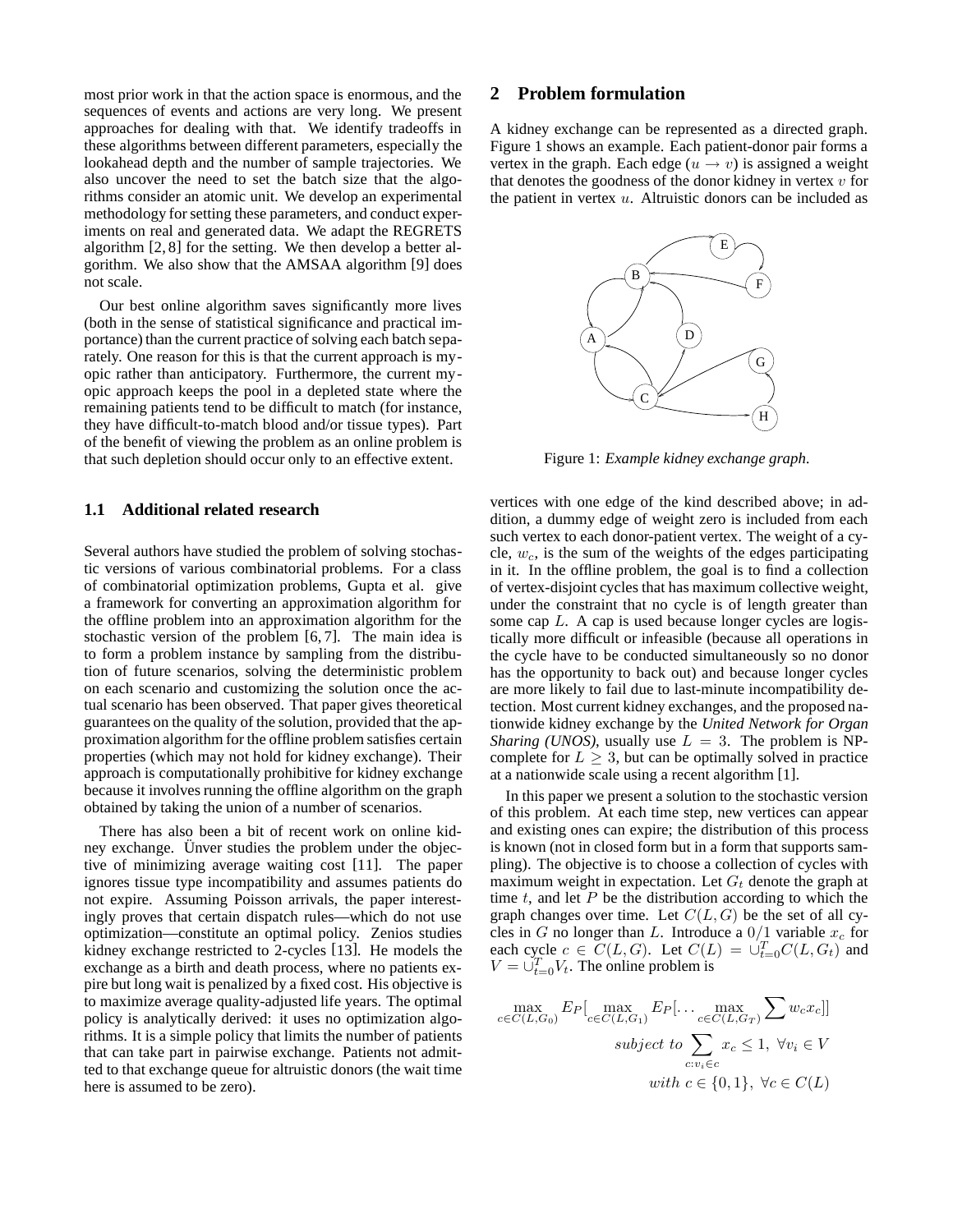## **3 No prior-free online algorithm performs well**

The usual approach to dealing with online problems in theoretical computer science is to take a prior-free approach. The algorithm tries to do as well as possible, and a hypothetical adversary picks the sequence of events. Performance is compared against a solution that is optimal in hindsight: the *competitive ratio* is the solution quality of the hindsight optimum (OPT) divided by the solution quality of the algorithm.

It is easy to show that in the kidney exchange problem no prior-free algorithm can do well:

**Proposition 1** *No deterministic prior-free algorithm can achieve a competitive ratio better than* L/2*.*

**Proof**: We construct an instance on which no deterministic algorithm can achieve ratio better than  $L/2$ , see figure. Vertex



A enters up front and remains for the entire duration. Vertex B enters up front as well, but is only available for a limited time. After that the adversary may or may not bring in a cycle of length  $L$  that includes A. The algorithm has to decide whether to take the short cycle (i.e., 2-cycle A-B) for sure for a payoff of 2, or wait for the unsure long cycle with potential payoff L. If the algorithm decides to wait, the adversary does not bring in the long cycle, so the ratio would be  $\frac{2}{0} = \infty$ . If the algorithm decides to take the short cycle, the adversary brings in the long cycle, so the ratio would be  $\frac{L}{2}$ . The latter ratio is better. Thus the algorithm always takes the short cycle.

**Proposition 2** *No randomized prior-free algorithm can achieve a competitive ratio better than*  $\frac{2L-2}{L}$ *.* 

**Proof:** Consider the proof above. Now the algorithm can randomize between taking the short cycle (with some probability  $p$ ) and waiting for the unsure long cycle (with probability  $1 - p$ ). If the adversary does not bring in the long cycle, the ratio is  $\frac{2}{p\cdot 2}$ ; if he does, the ratio is  $\frac{L}{p\cdot 2+(1-p)L}$ . The algorithm's best strategy is to make the adversary indifferent between these choices:  $\frac{2}{p \cdot 2} = \frac{L}{p \cdot 2 + (1-p)L}$ , i.e.,  $p = \frac{2L-2}{L}$ . Thus the competitive ratio,  $\frac{2}{p \cdot 2}$ , is  $\frac{2L-2}{L}$ .

One familiar with competitive ratios might argue that the ratios in the above propositions are not too bad. However, losses that might be tolerable when measuring, say, computational resource waste, are not acceptable here since we deal in human lives. Even with  $L = 3$ , Proposition 2 shows that any prior-free algorithm might only save (on average over the algorithms randomization) 75% of the lives that can be saved.

#### **4 Online stochastic algorithms**

Because no prior-free algorithm can do sufficiently well in this domain, we want to leverage the probabilistic information that we have. Indeed there is excellent information available about the blood and tissue type distributions (and expiration rates, etc.). We will discuss these in detail in the experimental section. Conceptually these could be incorporated into a stochastic program which would then be solved. Unfortunately stochastic optimization is very far from scaling to problems of the size addressed here. Recently, sample trajectory-based online stochastic algorithms have attracted interest for solving stochastic integer programs [2, 5, 8, 12]. Unlike stochastic optimization, they are suboptimal and scalable. They are relatively easy to implement, fast, and can leverage any—in particular the best—available algorithms for solving the offline problem.

The main idea behind these algorithms is to sample a subset of the future scenarios (trajectories), solve the offline problem on each of them, assign a score to each possible action, and select the action which is the best overall. The following subsections present specific algorithms in this family. These algorithms are targeted to scale to the large.

#### **4.1 Algorithm 1 (adaptation of REGRETS)**

Let  $G_t$  be the graph representing the kidney exchange at time step  $t$  and  $P$  denote the distribution according to which the graph changes over time.

The first algorithm we discuss is a slight adaptation of the REGRETS algorithm [2, 8]. A straightforward implementation of REGRETS is not scalable here because in our problem an action would correspond to a *collection* of cycles—and the number of such collections is exponential in the number of cycles (which itself is  $\Theta(|V|^L)$ ). This would make the action space prohibitively large: exponential in the size of the input. To overcome this, we instead assign a score to each cycle, and then finally select a set of cycles that has the maximum score.

#### **Algorithm 1 (adaptation of REGRETS)**

- **Input:** Graph  $G_t$ , distribution P over future graphs until time  $T$ , and a non-negative constant  $\delta$
- **Output:** A set of vertex-disjoint cycles  $\{c_1, c_2, \ldots, c_n\}$  in  $G_t$
- 1. For each cycle  $c \in G_t$ , set  $score(c) \leftarrow 0$
- 2. Using P, generate m scenarios  $\{\epsilon_1, \epsilon_2, \ldots, \epsilon_m\}$

3. For each scenario  $\epsilon_i$  do

- 4.  $S \leftarrow$  solution of the offline problem on  $\{G_t, \epsilon_i\}$
- 5. For  $c \in G_t \cap S$ , set  $score(c) \leftarrow score(c) + value(S)$
- 6. For  $c \in G_t (G_t \cap S)$ , set  $score(c) \leftarrow score(c) \delta$

7. Using another integer program, determine a set of vertex-disjoint cycles with maximum score, and return it

In Step 4, any offline solver can be used. In particular, we use the offline solver that was recently developed specifically for kidney exchanges [1]. It can optimally solve problems at the projected size of the US nationwide kidney exchange.

Step 6 is to ensure that a cycle that is optimal in a very small fraction of scenarios does not get selected. We experimented with different values of  $\delta$  using the generated data set and methodology described later.<sup>3</sup> The results are shown

<sup>&</sup>lt;sup>3</sup>For these experiments, the parameters (explained in detail later on in the paper in the experimental section) were set as follows. The lookahead was 10, the number of samples was 50, and batch size was 10. The death rate was set so that without a transplant, 12% of the patients survive 10 years.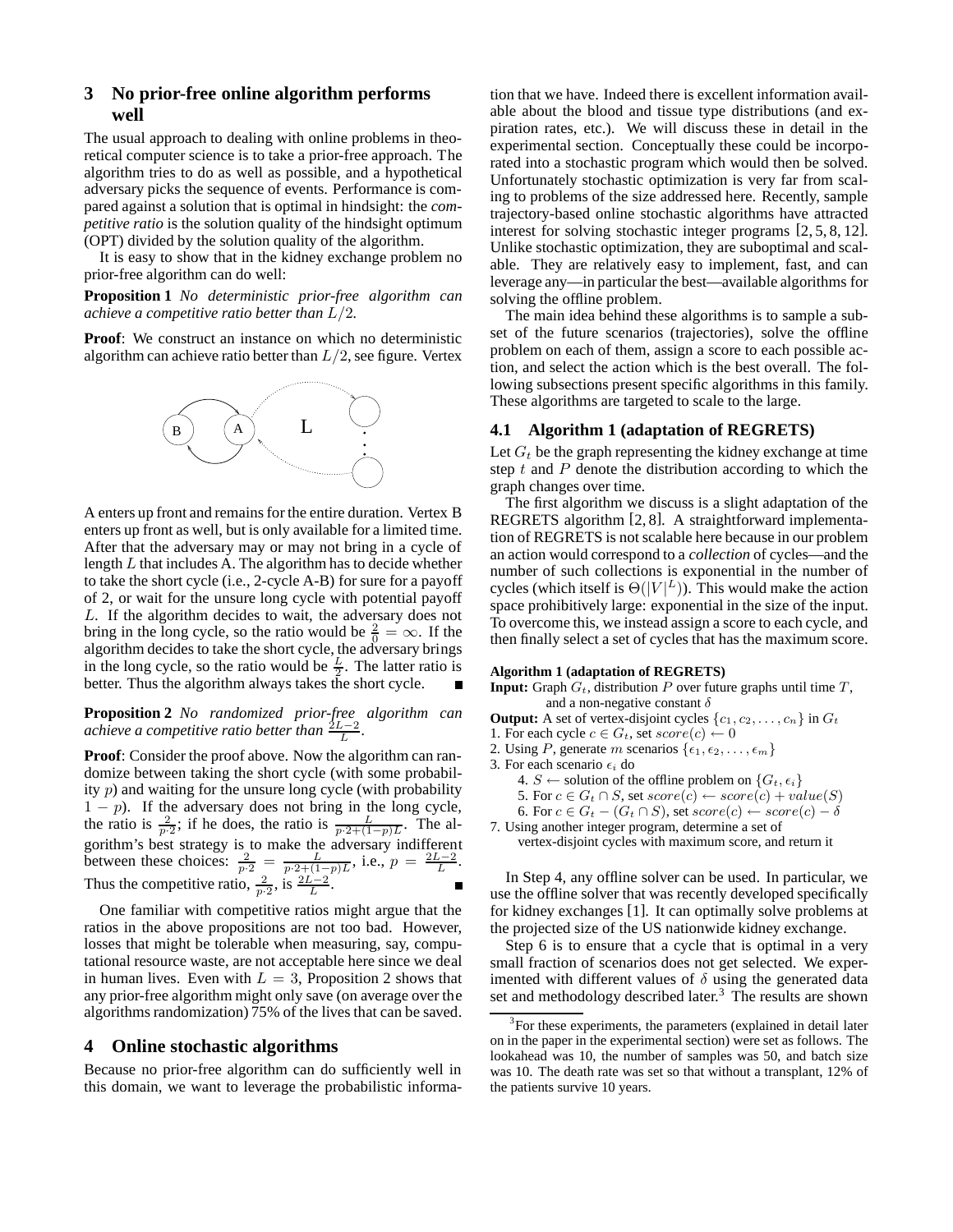in the following table. In the rest of the experiments in this

|     | Average number | Standard deviation |
|-----|----------------|--------------------|
|     | of lives saved |                    |
|     | 244.3          | 3.36               |
|     | 248.0          | 3.32               |
| 15  | 245.7          | 3.45               |
| 20  | 242.3          | 4.87               |
| 50  | 243.6          | 3.12               |
| 100 | 242.8          | 4.12               |
| 500 | 208.3          | 3.79               |

paper, we used  $\delta = 8$ .

Algorithm 1 is not optimal. We provide a counter-example on the graph of Figure 1. Let the graph at time 0 contain the vertices  $\{A, B, C, D\}$ . After one time step, A expires and either vertices  $\{E, F\}$  or vertices  $\{G, H\}$  enter (with equal probability). In the former scenario the optimal action is to choose cycle  $A - C$  and cycle  $B - E - F$ . In the latter scenario the optimal action is to choose cycle  $A - B$  and cycle  $C - G - H$ . However, the optimal action at time 0 is to choose cycle  $A - B - C - D$  since it has expected weight 4. The other two cycles at time 0 have expected weight  $2 + \frac{3}{2}$ each. Hence, Algorithm 1 will not select the optimal action because it is not optimal in any one of the trajectories. (This same example serves to prove that the original REGRETS algorithm, which would treat collections of cycles as actions, would also be suboptimal.)

### **4.2 Algorithm 2**

The above counter-example motivated us to try to develop a better algorithm. The idea is to optimize the scenarios for each action (i.e., cycle) separately rather than optimizing each individual scenario separately:

#### **Algorithm 2**

**Input:** Graph  $G_t$  and distribution P over future graphs until time  $T$ **Output:** A set of vertex-disjoint cycles  $\{c_1, c_2, \ldots, c_n\}$  in  $G_t$ 

1. Using P, generate m scenarios  $\{\epsilon_1, \epsilon_2, \ldots, \epsilon_m\}$ 

2. For each cycle  $c \in G_t$  do

2. Set  $score(c) \leftarrow 0$ 

```
3. For each scenario \epsilon_i do
```

```
4. S ← solution of the offline problem on \{G_t - c, \epsilon_i\}5. set score(c) \leftarrow score(c) + value(S) + value(c)
```
6. Using another integer program, determine a set of vertex-disjoint cycles with maximum score, and return it

We also include a dummy action in the set of possible actions at each step. It is for the case where choosing no cycle is the most valuable action. A dummy action has proven useful in prior research on online problems in other contexts [3]. We will show its usefulness in our domain in the experimental section of this paper.

For Step 5 of Algorithm 2, we also experimented with a variant where we do not include the term " $+value(c)$ ". It performed very similarly to the main version of Algorithm 2 shown in the pseudocode above.

#### **4.3 Algorithm 3 (adaptation of AMSAA)**

Recent theoretical results relate the solution quality of REGRETS-based algorithms to a quantity called the *Global Anticipatory Gap (GAG)* [8]. The analysis applies to both Algorithm 1 and 2. The GAG is a property of the problem and of the probability distribution, P, that describes how the problem changes over time:

$$
GAG = E_P[max_c \sum_t \Delta_g(G_t)]
$$

 $\Delta_q(G_t)$  is the *anticipatory gap* of a state  $G_t$ . It is defined as

$$
\Delta_g(G_t) = \min_c \Delta(G_t, c)
$$

Here  $\Delta(G_t, c)$  is the expected local loss of state action pair  $(G_t, c)$ :

$$
\Delta(G_t, c) = E_P[O(G_t, \epsilon) - O(G_t, c, \epsilon)|G_t]
$$

This is the difference in solution quality produced by choosing the best action at state  $G_t$  versus action c. Intuitively,  $\Delta_q(G_t)$  is small if there exists an action in state  $G_t$ that is close to optimal in most of the scenarios. Due to the huge action space in kidney exchange, this will likely not be the case for a reasonable probability distribution  $P$ . Thus the  $\Delta_q(s_t)$  are likely large, yielding a high GAG.

Therefore, we implemented the *AMSAA* algorithm [9], which specifically addresses a high GAG. It tries to the solve the multi-step problem directly by approximating it using sample trajectories and then solving it as a Markov Decision Process. Again, in our adaptation of it, individual cycles (rather than collections of cycles) are actions.

#### **Algorithm 3 (adaptation of AMSAA)**

**Input:** Graph  $G_t$  and distribution P over future graphs until time  $T$ **Output:** A set of vertex-disjoint cycles  $\{c_1, c_2, \ldots, c_n\}$  in  $G_t$ 1. Using P, generate m scenarios  $\epsilon = {\epsilon_1, \epsilon_2, \ldots, \epsilon_m}$ 

- 2. For each state s do // Construct an approximate MDP
	- 3. if s is a final state, then  $v(s) \leftarrow$  offline solution in state s else  $v(s) \leftarrow$  average value of the offline solution over all scenarios in  $\epsilon$  assuming that no vertex dies
- 4. Solve that MDP using tree search starting at vertex  $G_t$
- 5. For each cycle  $c \in G_t$ , set  $score(c) \leftarrow Q(G_t, c)$
- 6. Using another integer program, determine a set of vertex-disjoint cycles with maximum score, and return it

In Step 4, various search strategies can be used. As in the prior paper on AMSAA [9], in our experiments we use learning depth first search (LDFS) [4]

By default we again include a dummy action.

### **5 Experiments**

We conducted experiments on data of two kinds. The first kind is a real data set that we obtained from the largest current kidney exchange in the US by helping them conduct exchange clearing. The data set corresponds to almost two years of real time. Because even the largest current real kidney exchange is relatively small—compared to the projected size of the US nationwide kidney exchange—that data set only has 158 pairs and 11 altruistic donors (and 4,086 edges).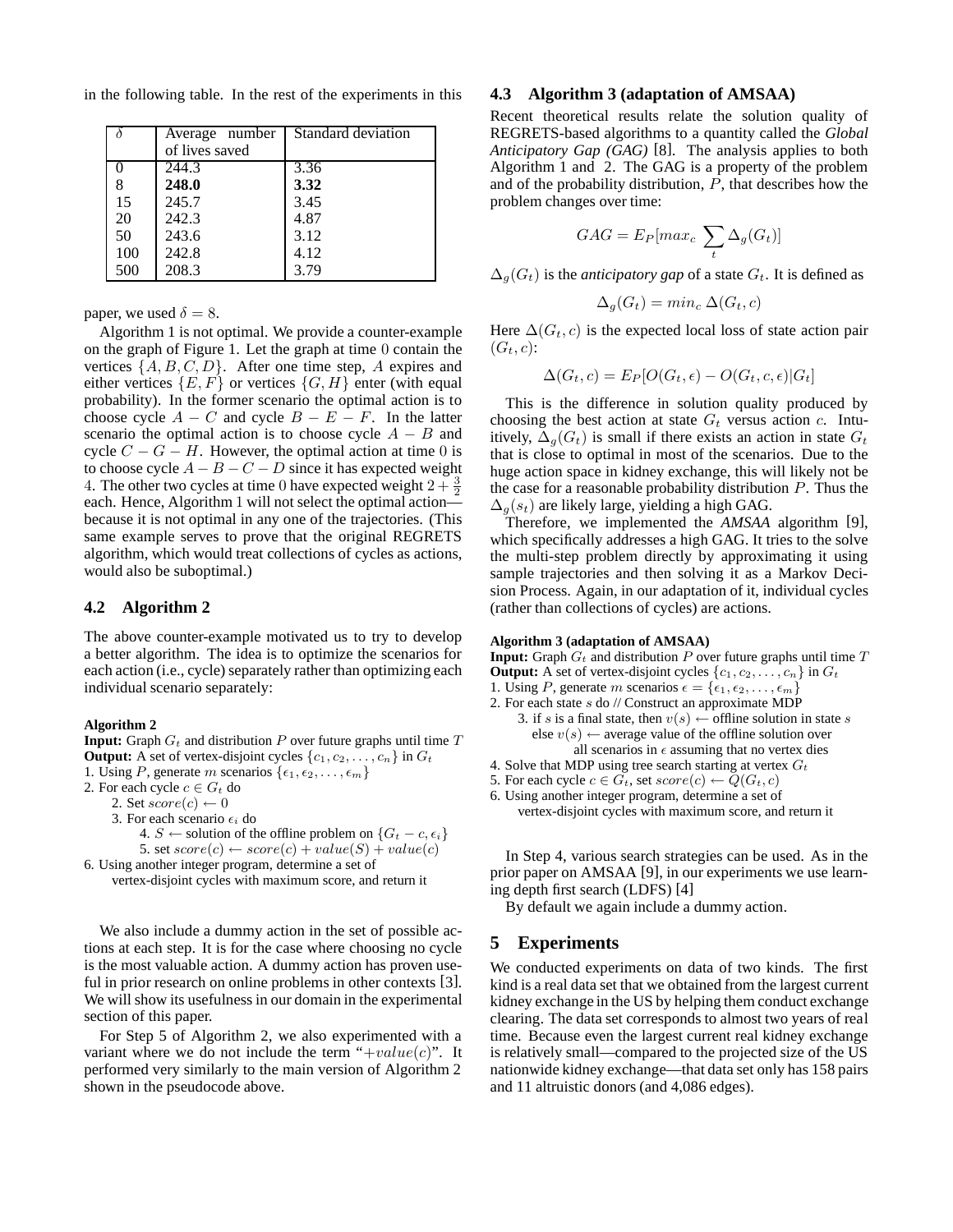We also benchmarked on larger problems. This second kind of data was generated by the most commonly used generator for the problem, which was designed by others to closely mimic the real-world population [10]. Briefly, patients are generated with a random blood type, gender, and probability of being tissue-type incompatible with a randomly chosen donor. Each patient is then assigned a donor with a random blood type. If the patient and donor are incompatible, they join the exchange. We generated a training set of 510 pairs, 25 altruistic donors, and 15,400 edges. We also generated a test set of the same size.

The real and generated data sets differ not only in size, but also the real data has much lower average degree in the exchange graph. This is because current greedy approaches to matching pairs in kidney exchanges leave a depleted pool where the remaining patients tend to be difficult to match (they have difficult-to-match blood and/or tissue types). Part of the benefit of viewing the problem as an online problem as we do in this paper—is that such depletion should occur only to an effective extent.

We considered all transplants equally worthy, i.e., the weight of each edge in the exchange graph was set to one.

In our experiments, the exchange graph changes over time as follows. Initially the exchange starts with no vertices. At each time step a fixed number of vertices enter the graph. Each vertex has a probability,  $p$ , of dying at each time step. In each experiment, the value of  $p$  was set to match the fact that in reality, on average 12% of patients survive 10 years [13].

After some time, the exchange reaches steady state, i.e., the number of donors (and patients) entering roughly equals the number of donors (and patients) leaving. When there are not too many time steps left in the experiment, the algorithm's lookahead reaches all the way to the end of the time horizon. This might cause some special effects, so we exclude that ramp-down phase from any steady-state analysis.

In what follows, we first tune the parameters of the algorithms using the training set. We then compare the algorithms on the separate test set. In contrast, the real data set is relatively small; hence for experiments on real data we use only one set. Each reported number in each table is an average over ten runs, and the second number is the standard deviation.

### **5.1 Tuning the lookahead depth and the number of sample trajectories**

All of the online algorithms work by sampling a number of scenarios into the future. This number is called the *sample size*. Also of interest is the parameter *lookahead*, which defines how many steps into the future the algorithm sees, i.e., how long each trajectory is. If an algorithm uses a large lookahead, it can make a more informed decisions. However, due to computational limitations one cannot sample all trajectories. There is a tradeoff between number of trajectories and lookahead. One straightforward reason for this tradeoff is that it takes more time to handle a deep trajectory than a shallow one. A more subtle reason—demonstrated by our experiments, e.g., Table 1—is that increasing lookahead increases the number of possible scenarios (exponentially), and therefore for a given number of sample trajectories, the coverage of possible trajectories by samples decreases. Therefore, increasing the lookahead too much actually decreases solution quality even if one keeps the number of sample trajectories constant!

We ran experiments to choose a good value for these two parameters for each of the algorithms separately. For these experiments we fixed the batch size to be 10 for the generated data set, and 5 for the real data set. (As explained above, the death rate was set so that 12% survive in 10 years.) Algorithm 3 did not scale to the generated data set, so we only ran it on the real data. The results are shown in Tables 1 and 2. They show that there are diminishing returns to the number of samples, as expected. They also show that increasing the lookahead too much (for a given number of samples) actually decreases solution quality.

| Lookahead | Samples | Lives saved by   | Lives saved by   |
|-----------|---------|------------------|------------------|
|           |         | Algorithm 1      | Algorithm 2      |
| 5         | 10      | $223.8 + 2.54$   | $234.5 \pm 3.25$ |
| 5         | 20      | $224.6 + 3.15$   | $234.2 + 3.27$   |
| 5         | 50      | $228.3 + 2.37$   | $235.9 + 2.97$   |
| 10        | 10      | $235.4 + 2.86$   | $233.8 + 4.12$   |
| 10        | 20      | $240.7 \pm 3.21$ | $237.4 + 3.74$   |
| 10        | 50      | $244.2 \pm 2.74$ | $243.2 + 3.29$   |
| 20        | 10      | $237.3 + 2.18$   | $250.1 \pm 3.17$ |
| 20        | 20      | $238.6 + 2.94$   | $249.4 + 3.25$   |
| 20        | 50      | $240.1 \pm 3.32$ | $249.8 \pm 3.64$ |

Table 1: *Algorithms* 1 *and* 2 *on generated data.*

| Lookahead      | Samples | Lives saved by  | Lives saved by  | Lives saved by  |
|----------------|---------|-----------------|-----------------|-----------------|
|                |         | Algorithm 1     | Algorithm 2     | Algorithm 3     |
|                | 5       | $25.2 + 1.23$   | $25.45 + 1.51$  | $28.4 + 4.33$   |
| $\mathfrak{D}$ | 10      | $27.1 \pm 2.16$ | $28.3 \pm 1.83$ | $29.6 \pm 2.19$ |
| $\mathfrak{D}$ | 15      | $29.8 + 1.74$   | $30.4 \pm 1.62$ | $30.4 \pm 2.19$ |
| 4              | 5       | $30.5 \pm 1.97$ | $30.3 \pm 1.36$ | $28.8 + 1.09$   |
|                | 10      | $32.2 + 2.21$   | $33.1 + 1.78$   | $28 + 1.16$     |
|                | 15      | $32.7 \pm 2.08$ | $34.1 \pm 1.72$ | $31.6 \pm 1.67$ |
|                | 5       | $32.2 \pm 1.43$ | $32.3 + 2.12$   | $30.8 \pm 2.28$ |
|                | 10      | $31.9 \pm 1.24$ | $32.8 \pm 1.41$ | $29.4 \pm 1.54$ |
|                | 15      | $32.4 \pm 1.58$ | $32.2 \pm 2.07$ | $30.2 \pm 1.78$ |

Table 2: *Algorithms* 1*,* 2*, and* 3 *on real data.*

Based on these results, we picked reasonable values for the two parameters for each algorithm for each of the two kinds of data (these parameter values were chosen based on the best performance among the parameter combinations tested, as shown in bold in the tables). These parameter settings were used in the rest of the experiments.

# **5.2 Tuning the batch size**

Another issue that we need to deal with in scaling online stochastic optimization into the large is that the horizon of possible events is too long to conduct meaningful lookahead on. To address this, we introduce the notion of batching, and the associated algorithm parameter which we call *batch size*. It defines how many arrivals the algorithm considers as one atomic event. In principle, for an ideal algorithm the best batch size is one, but because the algorithms are computationally limited and therefore cannot look ahead arbitrarily deeply (while ensuring reasonable coverage of the possible trajectories with sample trajectories), it turns out to be better to use a batch size significantly greater than one.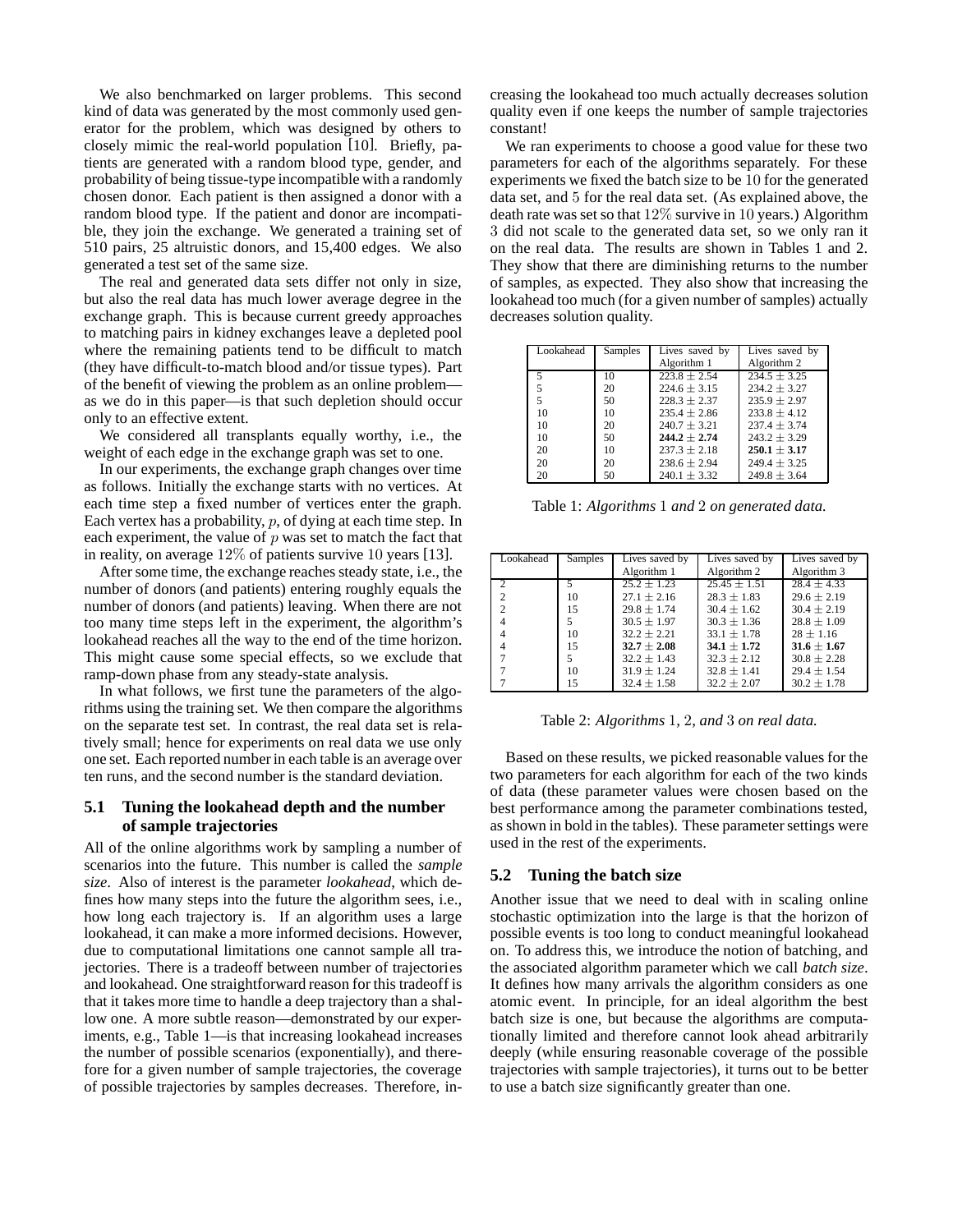In practice, batch size determines how often the algorithm is run. For example, assuming that 10 vertices enter the system every month and that the batch size is 20, the algorithm will be run every two months. Therefore, one step of the algorithm will correspond to a time period of two months, and the death rate is adjusted accordingly to maintain the real-world fact that 12% survive 10 years.

We ran a set of experiments to determine the appropriate batch size for each of the algorithms—including the *offlinebased algorithm* which runs the offline algorithm for each batch as if it were the last—for each of the two kinds of data. Tables 3 and 4 show that the number of lives saved increases with batch size up to some point and then decreases. For each algorithm and each kind of data, we ran experiments to sandwich this best batch size, and we will use that batch size in the remaining experiments. As one might expect, the best batch size is significantly larger for the offline-based algorithm since the algorithm itself is myopic.

| Batch          | Lives saved by   | Lives saved by   | Batch | Lives saved<br>by |
|----------------|------------------|------------------|-------|-------------------|
| size           | Algorithm 1      | Algorithm 2      | size  | offline-based     |
| 5 <sup>5</sup> | $109.3 \pm 2.31$ | $108.6 \pm 3.45$ |       | algorithm         |
| 10             | $111.2 \pm 2.75$ | $110.4 \pm 3.52$ | 20    | $112.6 + 2.94$    |
| 12             | $116.4 \pm 3.12$ | $115.8 \pm 3.25$ | 40    | $115.4 \pm 3.89$  |
| 15             | $115.8 \pm 3.22$ | $118.2 \pm 3.73$ | 45    | $111.8 \pm 4.36$  |
| 18             | $110.2 \pm 2.92$ | $119.1 \pm 3.21$ | 50    | $115.2 \pm 3.04$  |
| 20             | $110.5 \pm 3.1$  | $116.3 \pm 3.14$ | 60    | $105 \pm 4.02$    |

Table 3: *Algorithms* 1 *and* 2 *(Left), and the offline-based algorithm (Right) on generated data.*

| Batch | Lives saved by  | Lives saved by  | Lives saved by  | Lives saved by  |
|-------|-----------------|-----------------|-----------------|-----------------|
| size  | Algorithm 1     | Algorithm 2     | Algorithm 3     | offline-based   |
|       |                 |                 |                 | algorithm       |
| 3     | $16.2 + 2.21$   | $16.4 + 2.65$   | $16.4 + 2.06$   | $9.2 + 4.13$    |
| 5     | $20.4 + 2.34$   | $21.3 \pm 2.76$ | $21 \pm 1.69$   | $18 \pm 3.12$   |
| 10    | $25.8 + 2.4$    | $24.1 \pm 2.31$ | $22.2 + 2.57$   | $20.8 \pm 3.01$ |
| 15    | $25.2 \pm 2.66$ | $26 \pm 3.1$    | $25.2 \pm 3.55$ | $23.4 \pm 2.77$ |
| 17    | $24.3 \pm 2.98$ | $25.8 \pm 2.63$ | $22.8 \pm 2.46$ | $22.8 \pm 2.56$ |
| 20    | $22.6 \pm 2.57$ | $25.2 \pm 2.7$  | $21.8 \pm 2.74$ | $22.4 \pm 2.62$ |

Table 4: *Algorithms* 1*,* 2*, and* 3*, and the offline-based algorithm on real data.*

#### **5.3 Studying the impact of the dummy action**

As discussed, we supplemented the action set in Algorithms 2 and 3 with a dummy action so the algorithms can decide to make no matches and wait. On the downside, this increases the size of the space of possible plans and thus (to an extent) decreases the coverage of possible trajectories by actual sample trajectories (for the fixed lookahead and number of samples). (Algorithm 1 and the offline-based algorithm do not need a dummy because they can choose to wait anyway.)

To study the impact of the dummy action, we ran experiments with it included versus removed. In each experiment we conducted 10 runs and report average performance. We ran the generated test exchange for 51 virtual months, with 10 vertices joining the graph per month. Solution quality of Algorithm 2 was 2.2% worse when the dummy action was removed (standard deviation 1.2%). We simulated the real data for 31 virtual months with 5 vertices joining per month. Solution quality of Algorithm 3 was 1.8% worse when the dummy action was removed (standard deviation 1.0%). So, the dummy action indeed helps save more lives. This is consistent with prior experiments with dummy actions in other domains [3]. While in our experiments the dummy action helps only a small amount, that amount is statistically highly significant: in none of the 20 total runs did including the dummy action perform worse than not including it. For all these reasons, for the rest of the experiments we leave the dummy actions in.

### **5.4 Comparing the algorithms**

After tuning each algorithm as described in the three subsections above, we compared the algorithms on the real data and on a separate test set of the generated data. We ran the generated exchange for 51 virtual months, with 10 vertices joining the graph per month. The real data was simulated for 31 virtual months with 5 vertices joining per month. Each experiment was repeated 10 times, and averages are reported.

The results are shown in Figures 2 and 3. The online algorithms outperform the offline-based algorithm. Algorithm 2 yields better results than Algorithm 1.



Figure 2: *Algorithms 1 and 2, and the offline-based algorithm on generated data. Standard deviations are also shown for each data point. Steady state is from month 26 to month 35.*

In steady state on the generated data, Algorithm 2 outperformed the offline-based algorithm by 13.0% (standard deviation 2.2%). Algorithm 1 outperformed the offline-based algorithm by 10.9% (standard deviation 2.0%).

Algorithm 3 did not scale to the generated data, so again it was tested only on the real data. Overall, the results on the real (significantly smaller) data set are less conclusive. For one, it is too short to establish a steady state of meaningful length. Overall, Algorithm 2 outperformed the offline-based algorithm by 6.5% (standard deviation 1.7%). Algorithm 1 outperformed the offline-based algorithm by 3.2% (standard deviation 1.7%). Algorithm 3 outperformed the offline-based algorithm by 0.7% (standard deviation 0.1%).